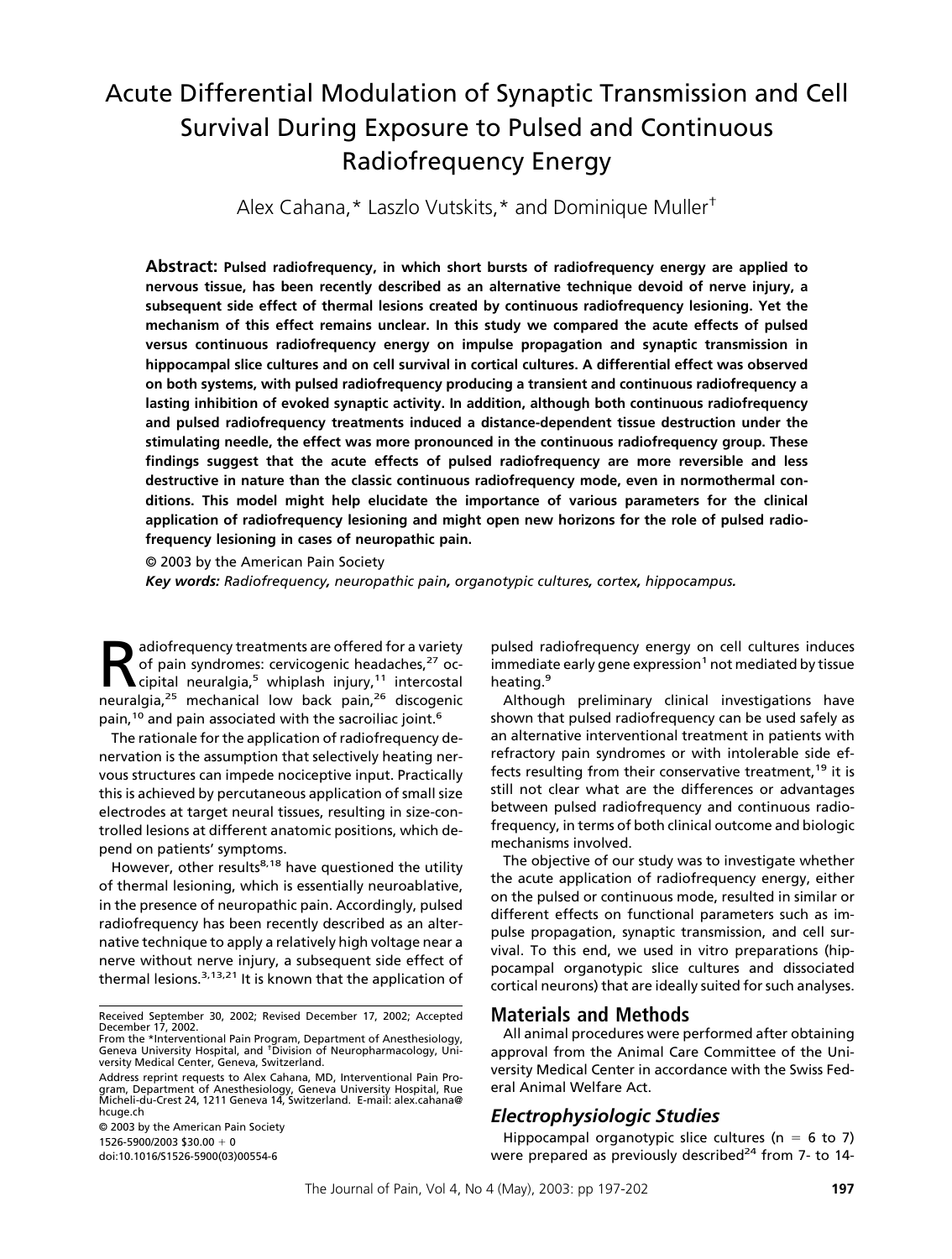day-old Sprague-Dawley rats. Briefly, hippocampi were dissected in an ice-cold dissection medium consisting of 50% minimal essential medium supplemented with 25 mmol/L N-2-hydroxyethylpiperazine-N-2-ethanesulfonic acid; 300- to 400- $\mu$ mol/L thick slices were cut on a McIIIwain tissue chopper (Mickle Laboratory Engineering Co., Ltd., Gomshall, England) and then placed at the interface on a porous, translucid membrane (Millicell-CM; Milipore, Bedford, Mass) in a  $CO<sub>2</sub>$  incubator. The culture medium contained 25% horse serum, 25% Hank's solution buffered by 5 mmol/L Tris and 4 mmol/L NaHCO<sub>3</sub> at a pH of 7.2, with penicillin and streptomycin. Cultures were allowed to recover for 4 days at 36°C and then transferred to a 33°C incubator.

For electrophysiologic measurements, 1- to 2-week-old cultures were placed in an interface-type recording chamber continuously perfused with 126 mmol/L NaCl, 3 mmol/L KCl, 24 mmol/L NaHCO<sub>3</sub>, 1.25 mmol/L NaH<sub>2</sub>PO<sub>4</sub>, 1.5 mmol/L MgCl<sub>2</sub>, and 2 mmol/L CaCl<sub>2</sub> at a pH of 7.4. Excitatory postsynaptic potentials were elicited with a stimulation electrode placed on CA3 neurons to activate the Schaffer collateral pathway and were recorded in the stratum pyramidale of area CA1. Stimulation intensities were adjusted so as to evoke below threshold excitatory postsynaptic potentials. The excitatory postsynaptic potentials slope and amplitude were continuously monitored and digitized on-line.

Slices were exposed to radiofrequency energy (RF3C plus; Radionics, Burlington, MA) by using 22-gauge SMK 54-mm, 5-mm active tip needle (COTOP BV, Amsterdam, The Netherlands). Cultures were divided into 3 treatment groups. Group I was exposed to pulsed radiofrequency energy at 500 kHz at a pulse rate of 2 Hz for a period of 120 seconds, with an adjusted voltage of 35 to 45 V, to permit maximal temperature of 38°C. Group II was exposed to pulsed radiofrequency at an adjusted voltage to allow maximal temperature of 42°C. Group III was exposed to 42°C thermal lesion by continuous radiofrequency energy for 120 seconds.

## *Morphologic Studies*

Primary cultures of newborn Sprague-Dawley rat cerebral cortices were prepared as described previously.<sup>28</sup> Briefly, after removal of meningeal tissue, the cerebral cortex was mechanically dissociated in Hank's calciumand magnesium-free medium and centrifuged at 1000 rpm for 10 minutes. The pellet was resuspended in Dulbecco's modified Eagle's medium supplemented with 10% fetal calf serum and plated on polylysine-coated coverslips in 35-mm Petri dishes with a seeding density of 10<sup>6</sup> cells per Petri dish. Under these conditions, cultures became confluent at the sixth day, and at this time, the serum-containing medium was replaced by serum-free medium (DMEM, Gibco, Basel, Switzerland; 15  $\mu$ g/mL insulin, 20 µg/mL transferrin, 20 nmol/L progesterone, 100 mmol/L putrescine, and 30 nmol/L sodium selenite) in the presence of Ara-C (2.5 mmol/L). Under these conditions, neurons remained viable, assessed by morphologic criteria such as arborization pattern and cell shrinkage throughout the experimental period.

The effect of continuous and pulsed radiofrequency energy was tested on cultures maintained 2 days in a serum-free medium. A 22-gauge SMK 54-mm, 5-mm active tip needle was placed perpendicularly to the monolayer in contact with the serum-free culture medium to allow energy exposure. The distance between the monolayer and the needle tip was set to 2000, 1000, 500, and 250  $\mu$ m, respectively, by changing the amount of medium in 3 treatment groups. Group I was exposed to pulsed radiofrequency energy at 500 kHz at a pulse rate of 2 Hz for a period of 120 seconds, with an adjusted voltage of 35 to 45 V, to permit maximal temperature of 38°C. Group II was exposed to pulsed radiofrequency at an adjusted temperature of 42°C. Group III was exposed to a 42°C continuous radiofrequency energy for 120 seconds. Electronic impedance, voltage, current output, and the tip temperature were recorded every 30 seconds. After stimulation, cultures were washed and cells were kept in culture for an additional 24 hours in serum-free medium before fixation.

Cultures were fixed in cold (4°C) 4% paraformaldehyde in 0.1 mol/L phosphate buffer for 60 minutes and then washed several times in a phosphate-buffered saline (PBS) solution. Cultures were incubated with primary antibodies at room temperature for 2 hours and at 4°C overnight. The following primary antibodies were used: (1) rabbit polyclonal antibodies to glial fibrillary acidic protein (GFAP) (1:400 dilution) (Dakopatts, Copenhagen, Denmark) to identify astrocytes; (2) mouse monoclonal antibodies to isotype III  $\beta$ -tubulin (1:400 dilution) (Sigma, St Louis, MO) to identify neurons. These antibodies were diluted in PBS/0.5% bovine serum albumin/0.3% Triton X-100 solution. Bound antibodies were revealed with rhodamine-conjugated sheep anti-mouse immunoglobulin G (dilution 1:40) (Boehringer Mannheim Biochemicals, Rotkreuz, Switzerland) or fluorescein-conjugated sheep anti-rabbit immunoglobulin G (dilution 1:80) secondary antibodies (Boehringer Mannheim Biochemicals) diluted in PBS/0.5% bovine serum albumin solution.

## **Results**

## *Effects on Impulse Propagation and Synaptic Transmission*

Hippocampal organotypic slice cultures are well-suited for quantitative analyses of the effects of various treatments on synaptic transmission. In these experiments, pulsed radiofrequency energy was applied through a 0.5-mm needle tip placed on the Schaffer collateral fibers, while continuously monitoring synaptic responses generated in CA1 cells and evoked by generating an action potential in CA3 neurons [\(Fig 1A\)](#page-2-0). The amplitude of evoked synaptic responses thus correlated with the number of activated fibers or the efficacy of synaptic transmission.

Cultures were exposed to 3 types of radiofrequency energy: 38°C pulsed radiofrequency, 42°C pulsed radiofrequency, and 42°C continuous radiofrequency. Temperature profiles for all groups are shown in [Fig 2A.](#page-2-0) Tissue temperatures increased from 28°C (temperature in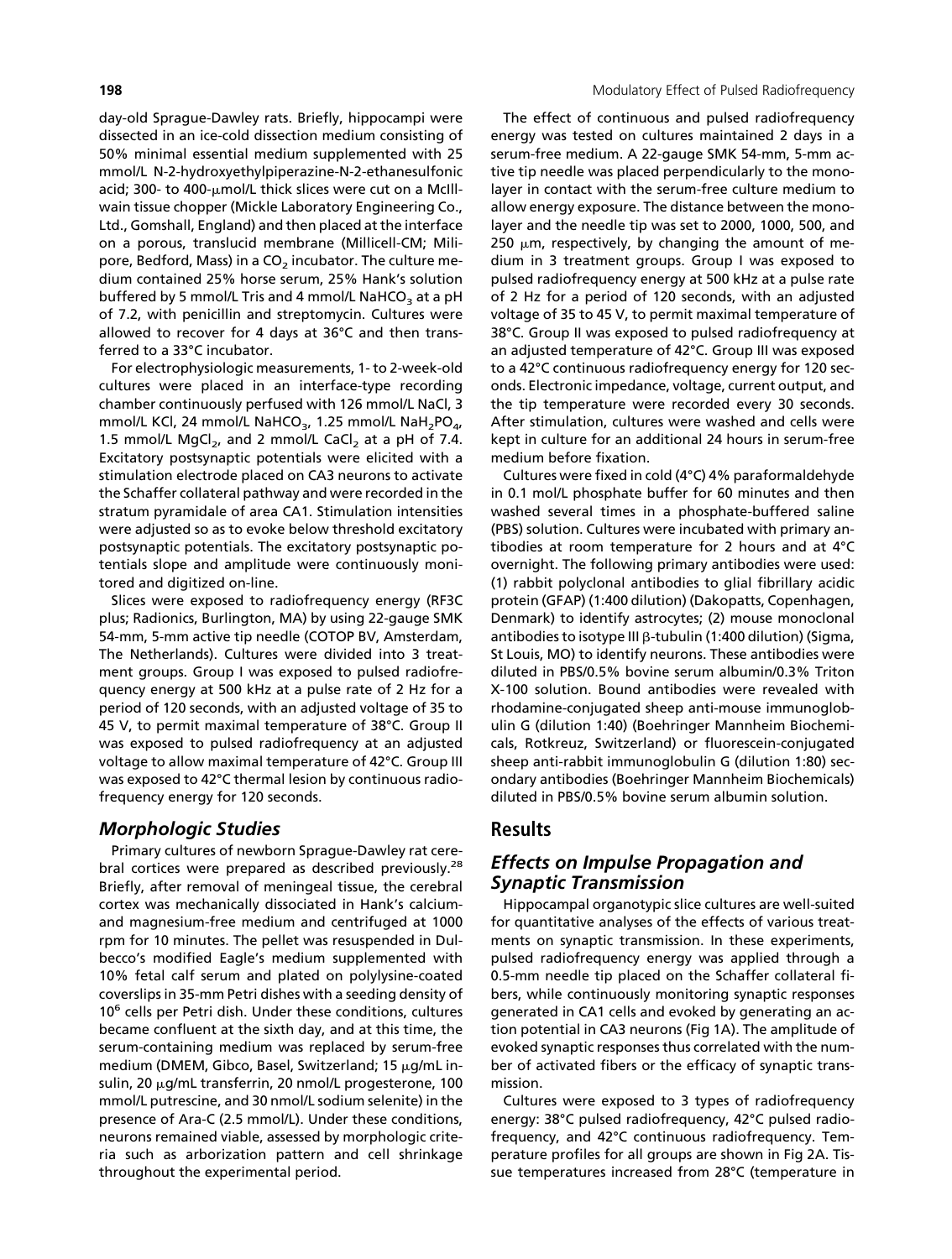<span id="page-2-0"></span>

**Figure 1.** Modulation of evoked synaptic transmission by pulsed or continuous radiofrequency (RF). (A) Experimental design illustrating the placement of the stimulating and recording electrodes as well as the needle for pulsed or continuous RF on top of an organotypic hippocampal slice culture. RF was applied to Schaffer collaterals originating from CA3 neurons and making synaptic contacts with CA1 pyramidal cells. (B) Changes in amplitudes of excitatory postsynaptic potentials (EPSPs) evoked in CA3 and recorded in CA1 before and after application of pulsed and continuous RF at the indicated temperature. Results are mean  $\pm$  standard error of mean of 6-7 different experiments per condition. The traces are examples of field potentials recorded before and 15 minutes after application of pulsed (top traces) or continuous (bottom traces) RF in a representative experiment.

the perfusion chamber) to 38°C, 42°C, and 42°C, respectively, within 15 seconds from stimulation and returned to baseline after the conclusion of radiofrequency application. In all groups, tissue impedance decreased progressively over time, but the changes were not significantly different between the conditions tested (Fig 2B). As could be expected, the peak radiofrequency current was markedly higher in the pulsed radiofrequency groups, averaging 50  $\pm$  19 versus 1.5  $\pm$  0.6 mA in the continuous radiofrequency group (Fig 2C).

Fig 1B illustrates the changes in excitatory postsynaptic potentials slope amplitudes observed before and after application of the 3 radiofrequency energy modes. For each experiment, results were expressed as percent of baseline values and then averaged across experiments (n  $= 6$  to 7). As illustrated, application of radiofrequency energy resulted in a reduction of excitatory postsynaptic potential amplitude in all groups. However, whereas



**Figure 2.** Temporal course of temperature (A), impedance (B), and current (C) after exposure of an organotypic hippocampal slice culture to pulsed or continuous radiofrequency (RF). Temperature and impedance were stable and did not differ between the treatment groups (A, B). Note that values of impedance were due to the characteristics of the electrical circuit. As expected, peak current in the pulsed mode was significantly higher than in the continuous mode (C).

pulsed radiofrequency produced only a transient change followed by a fast and complete recovery, the reduction observed in the continuous radiofrequency group was pronounced and lasting, without signs of recovery for at least 15 minutes (Fig 1B) but up to 40 minutes in some longer experiments. These results thus suggested that continuous radiofrequency, but not pulsed radiofrequency, had produced prolonged alteration of synaptic transmission.

### *Morphologic Studies*

To test this possibility, we then investigated how pulsed radiofrequency and continuous radiofrequency affected neuronal survival when applied to dissociated cortical monolayers, in which cell fate can be easily monitored over a few days. To evaluate and compare the possible damaging effects of pulsed radiofrequency and continuous radiofrequency, different distances between cell cultures and the tip of the stimulating needle were tested. Exposure to pulsed radiofrequency (38°C and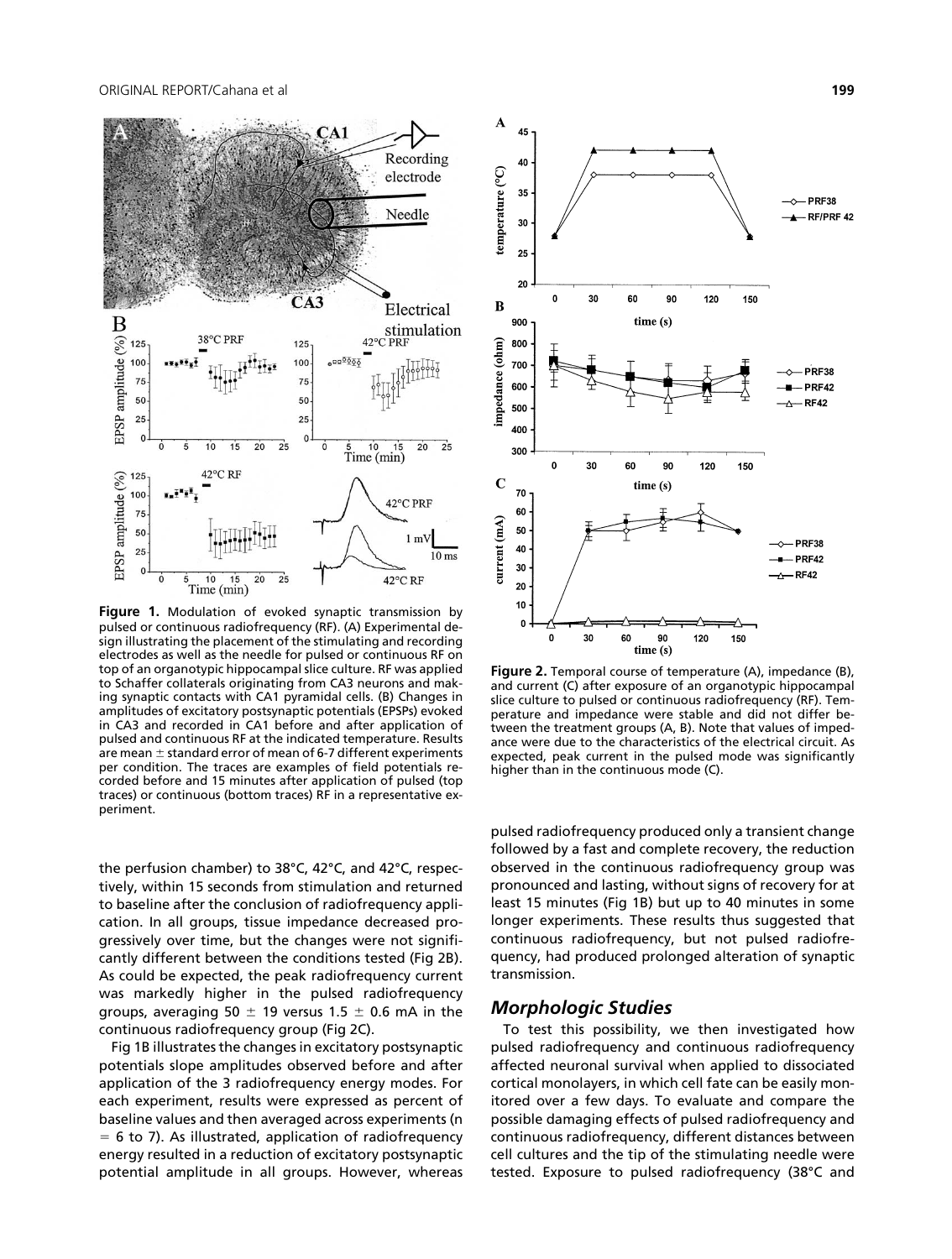

**Figure 3.** Effects of pulsed and continuous radiofrequency on cortical monolayers 24 hours after stimulation. (A, B) In control groups, astrocytes (labeled with GFAP) form a confluent monolayer with neurons (labeled with tubulin) situated on the top. (C-F) Application of continuous radiofrequency at a distance of 1000  $\mu$ m resulted in a complete destruction of astrocytes (C) and neurons (D) on the monolayer under the needle. (E) and (F) are higher magnifications illustrating that juxtaposed neurons remained preserved. (G, H) Application of pulsed radiofrequency at the same distance of 1000  $\mu$ m resulted in no destruction of astrocytes (G) and neurons (H) on the monolayer under the needle. Bar: (A-D) 100  $\mu$ m; (E-H) 55  $\mu$ m.

42°C) and continuous radiofrequency (42°C) did not affect glial cell or neuronal morphology when needle was placed at a distance of 2000  $\mu$ m or more from the cortical monolayer. However, at 1000  $\mu$ m, neuronal architecture under the needle was destroyed with continuous radiofrequency but not with pulsed radiofrequency energy. At distances of 500  $\mu$ m or less, we found a complete destruction of the monolayer in all treatment groups (Fig 3C to F).

The denuded area had a quasicircular morphology (Fig 3C, D) corresponding to the shape of the needle, and the border of the lesion was relatively sharp. Glial cells lying adjacent to the lesion site showed no morphologic signs of degeneration, but the intensity of the GFAP immunostaining was more intense than in other glial cells elsewhere in the monolayer (Fig 3E). Neurons, revealed by the specific  $\beta$ -tubulin III staining, also preserved their morphology next to the lesion site (Fig 3F).

#### **Discussion**

Neuropathic pain is usually considered a contraindication for the use of thermal lesioning by radiofrequency.<sup>15</sup> It makes little sense to perform a neurodestructive procedure in the presence of altered neural function, risking aggravating neural pathology (ie, deafferentation pain, neural damage). However, pulsed radiofrequency, in which short bursts of radiofrequency energy are applied to the nerve, is thought to be a safer alternative, because there is no clinical evidence of neural damage, with less postprocedure soreness as experienced after thermal radiofrequency lesioning.<sup>22</sup> The mechanism by which pulsed radiofrequency works remains unclear.

In this study we took advantage of in vitro models to compare more directly the acute effects of pulsed radiofrequency and continuous radiofrequency. The main finding of our present study is that exposure of neurons to pulsed radiofrequency resulted in a transient inhibition of evoked excitatory transmission with full recovery of synaptic activity within a few minutes, whereas continuous radiofrequency resulted in a lasting blockade that did not recover during the next 15 to 30 minutes. The amplitude of evoked synaptic responses in the hippocampus is known to correlate with the number of activated axonal fibers. The observation of a lasting reduction of synaptic transmission after continuous radiofrequency application strongly suggests therefore a reduced capacity of Schaffer collaterals to propagate action potentials, an effect that might very well result from damage to the tissue.

Temperature is unlikely to be the main factor responsible for this lasting inhibition because similar changes were reached during pulsed radiofrequency and continuous radiofrequency, even though the voltage applied during continuous radiofrequency was only a fraction of the voltage applied during the active phase of pulsed radiofrequency. It would seem that it is the mode of radiofrequency energy administration and not the temperature that accounts for the difference.

This study showed that both procedures could produce cellular damage when cells are very close to the tip of the needle ( $<$  500  $\mu$ m). At larger distances ( $>$  2 mm), no effect of either pulsed radiofrequency or continuous radiofrequency was observed. This is thus consistent with the interpretation that radiofrequency energy application produces only very localized effects. However, between 500 and 2000  $\mu$ m, our protocol clearly showed a differential alteration of cell survival by pulsed radiofrequency and continuous radiofrequency; continuous radiofrequency was more damaging than pulsed radiofrequency.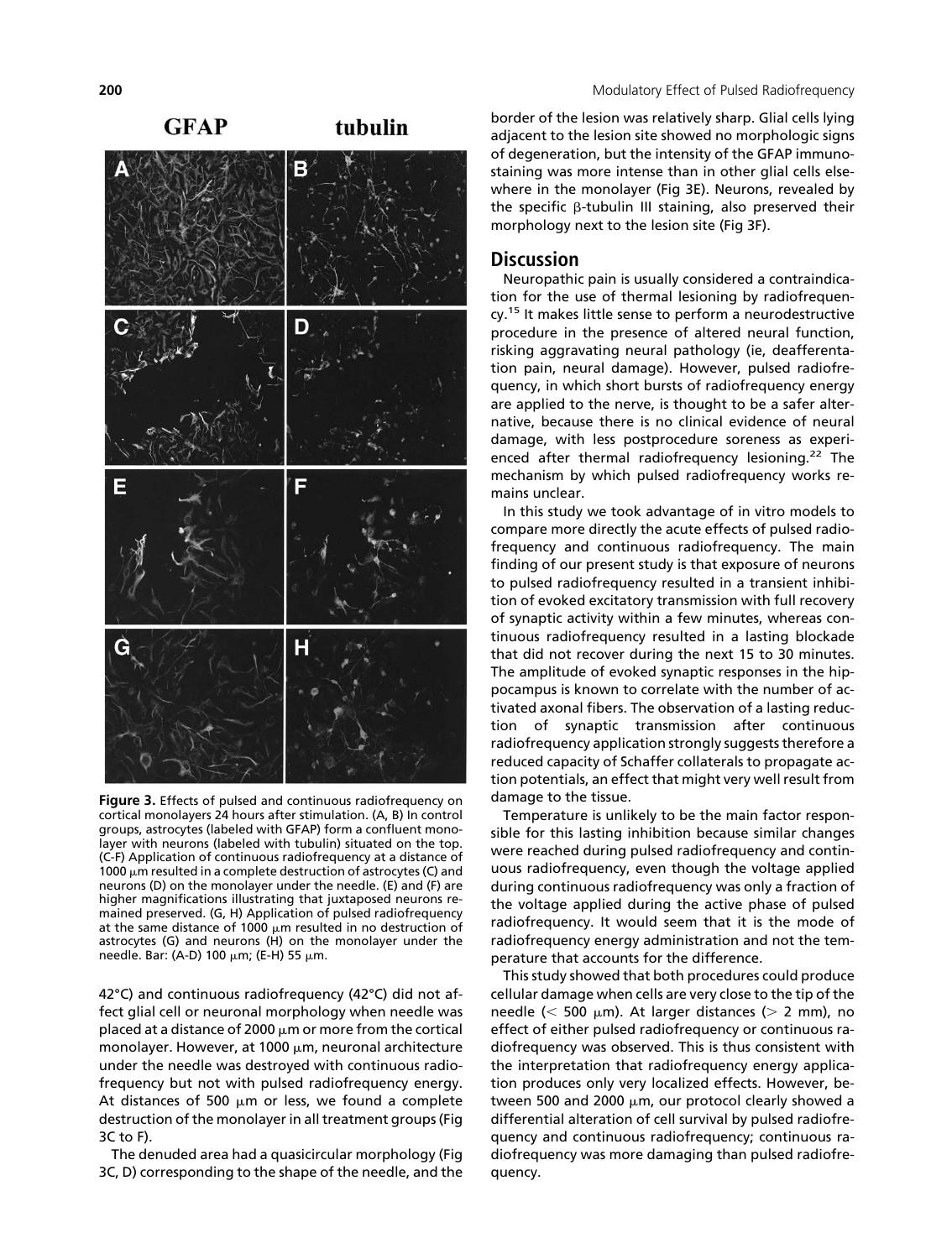<span id="page-4-0"></span>This result was thus perfectly in line with the electrophysiologic data, which suggested that prolonged alteration of synaptic transmission observed with continuous radiofrequency could indeed have resulted from damage to axonal and dendritic fibers. It is interesting also that the effects were observed only in the area directly under the tip of the needle, with a sharp limit with the surrounding tissue that remained perfectly preserved. Thus radiofrequency energy application appeared to produce acute effects that decreased progressively as a function of distance and localization in relation to the tip of the needle, with pulsed radiofrequency being less damaging than continuous radiofrequency. These observations could be compatible with the assumption that pulsed radiofrequency results in a neuromodulatory rather than a neurodestructive effect when compared to continuous radiofrequency.

Other studies suggested indirectly this neuromodulatory effect. High frequency stimulation might induce long-term depression in the spinal cord $16,17$ , and exposure of dorsal root ganglion to pulsed radiofrequency currents activated c-fos protein expression in lamina I and II neurons, not seen with continuous radiofrequency[.9](#page-5-0) Radiofrequency energy at subcytotoxic levels might induce dramatic metabolic changes without morphologic cell changes, and distinct "zones" can be identified[.7](#page-5-0)

Hyperthermic neuromodulation might involve an increase in cell membrane permeability, affecting impulse propagation and inducing protein synthesis such as heat shock protein  $70^{12}$ ; however, there was no indication that temperature played a role in the effect of pulsed radiofrequency[.20](#page-5-0) Conversely, vanilloid receptors, which are heat gated ion channels, might be involved in the pain modulation as seen when exposing dorsal root ganglion to pulsed radiofrequency energy.<sup>14</sup> Another possibility suggested by experiments on fibroblast-like cells exposed to pulsed radiofrequency was an up-regulation of identified and unidentified genes (c-fos, c-myc, c-jun), all probably as a result of membrane perturbation without rupture, a phenomenon shown in dielectrophoretic manipulation through pulsed radiofrequency application in which functional modulation was associated without loss of cellular integrity.<sup>1</sup>

Presently, it is difficult to relate the above mentioned findings to clinical data. Lesion parameters (sensory and motor stimulation thresholds), electrode position, lesion duration, and local tissue properties might all be parameters that might influence clinical outcome. Furthermore, differences in tissue milieu (in vitro culture systems versus intact nervous system), mode of energy application (directly on neurons versus percutaneous on nerve fibers), developmental age of subjects (adult humans versus young rats), and the state of neural substrates (non-nociceptive versus nociceptive stimulus) render clinical appreciation difficult. However having said that, a differential biologic behavior does exist.

Our data indicate that pulsed radiofrequency is less damaging than continuous radiofrequency, even when adjusting voltages to reach similar temperatures. This suggests that probably we must abandon the traditional concept of thermal versus nonthermal radiofrequency lesioning and regard the mode of application as the main factor in lesion mechanism. If this is the case, we might conclude that in our experiments pulsed radiofrequency showed an acute neuromodulatory effect (ie, transient inhibition of evoked synaptic activity), whereas continuous radiofrequency exhibited rather a neurodestructive effect (ie, lasting inhibition associated with tissue disruption). This might be of clinical relevance because pulsed radiofrequency might be a "softer" version of radiofrequency lesioning, appropriate when alterations of functional neural pathways exists, such as in neuropathic pain states.

#### **Conclusion**

If pain chronifies through centralization, a neuroablative procedure with no peripheral input remains senseless[.20](#page-5-0) Pulsed radiofrequency was advocated as a nondestructive pain therapy, on the basis of the fact that patients treated with pulsed radiofrequency did not show clinical signs of nervous tissue destruction.<sup>22</sup> However this evidence was indirect, and neural tissue injury might actually occur.<sup>23</sup> The fact that fluctuating hyperthermia by pulsed administration of radiofrequency energy instead of continuous radiofrequency might give rise to a neuromodulating and a nondestructing effect remains speculative.

Our study suggests that this hypothesis might be true, and that 38°C and 42°C pulsed radiofrequency treatments provide a "stunning" transitory modulation of neural transmission with less disruptive morphologic changes, as compared to continuous 42°C radiofrequency. The actual neuromodulatory mechanisms remain to be elucidated and will definitely continue to fuel an already ongoing heated debate. $2,4$ 

### **References**

1. Archer S, Li TT, Evans AT, Britland ST, Morgan H: Cell reactions to dielectrophoretic manipulation. Biochem Biophysical Commun 257:687-698, 1999

2. Bogduk N: In defense of radiofrequency neurotomy. Reg Anesth Pain Med 27:439-440, 2002

3. Cahana A, Muller D: Pulsed radiofrequency but not radio-

frequency lesions, transiently modulates excitatory synaptic transmission in organotypic nervous tissue cultures. J Pain 3:25, 2002

4. Carr D: Reply to Dr Bogduk. Reg Anesth Pain Med 27:439- 440, 2002

5. Dubuisson D: Treatment of occipital neuralgia by partial posterior rhizotomy at C1-3. J Neurosurg 82:581-586, 1995